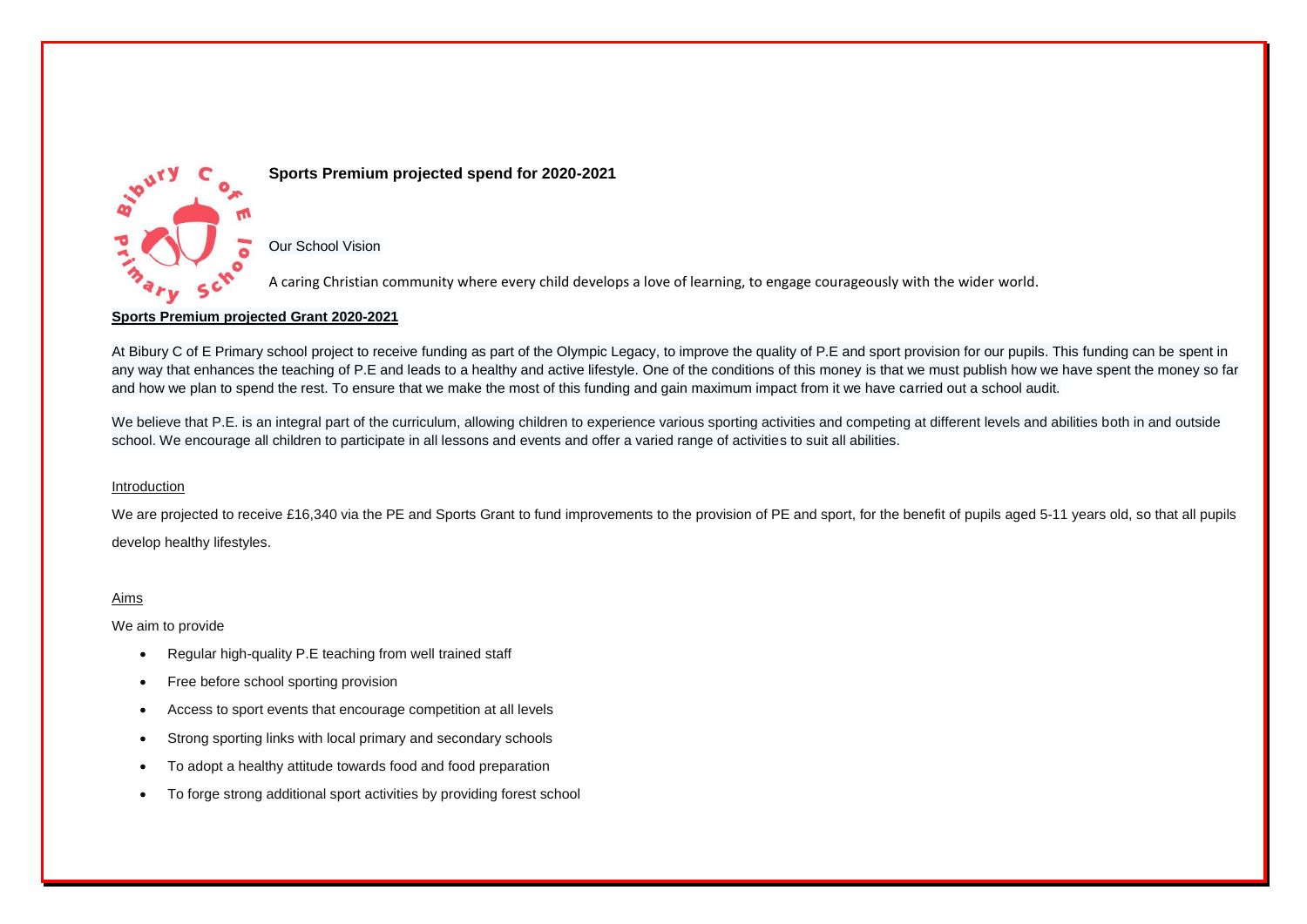- To increase activity by purchasing additional sports, uniforms and activity equipment
- Encourage healthy living and eating habits through cookery lessons
- Provide free transport to and from sporting events with other local schools

The key outcome the school desires is for all pupils to have a positive attitude towards sport, recognising its many benefits including health education; instilling a legacy of life long enjoyment and participation in all sports and exercise.

The school achieved the Silver Sports Mark award 2017-2018 for participation in a wide range of Sports.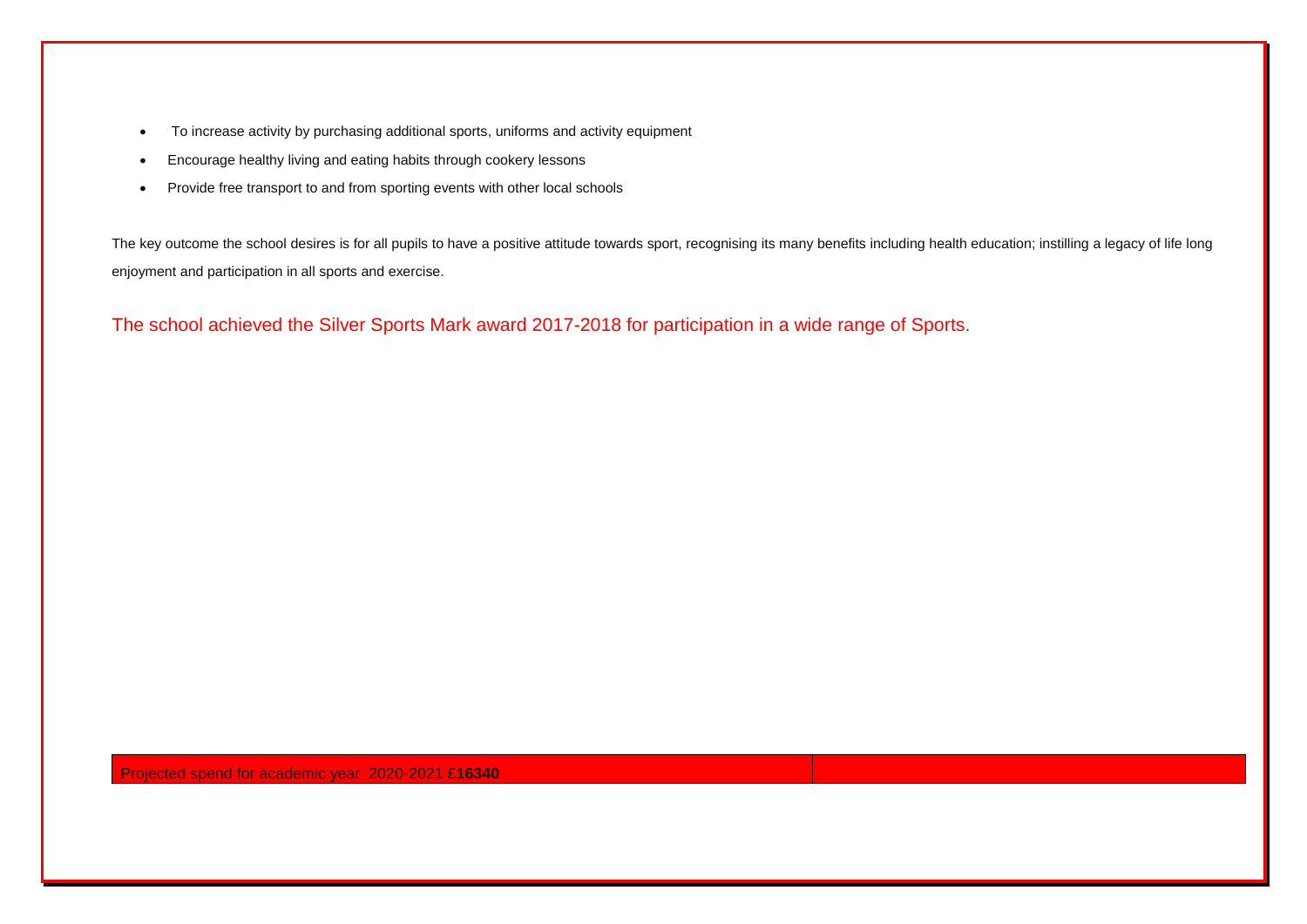| Activity/Project             | Cost     | Objective                   | Impact                    | Sustainability over time                                           |
|------------------------------|----------|-----------------------------|---------------------------|--------------------------------------------------------------------|
| Subscription to the Cotswold | £325     | To increase participation   | Children experience       | Encouraging more children to participate in competitive sports via |
| Sporting Partnership         |          | rates in competitive sports | new sports (Indoor        | promotion through parents, achievements in events and regular      |
|                              |          | across the school.          | Athletics) and full       | practice prior to events taking place.                             |
|                              |          |                             | range of competitive      |                                                                    |
|                              |          |                             | experiences, both         |                                                                    |
|                              |          |                             | team and individual       |                                                                    |
|                              |          |                             | leading to raised         |                                                                    |
|                              |          |                             | confidence levels and     |                                                                    |
|                              |          |                             | enjoyment.                |                                                                    |
|                              |          |                             | School awarded            |                                                                    |
|                              |          |                             | <b>Silver Sports mark</b> |                                                                    |
|                              |          |                             | award for 2018.           |                                                                    |
| Teacher Sports Co-ordinator  | £4005.00 | To increase participation   | As above $+$              | Regular promotion of achievements in sports by the Sports          |
| for Cotswold sporting        |          | rates in competitive sports | participation in          | Coordinator. Regular updates to parents about sporting             |
| partnership                  |          | across the school.          | activities such as        | achievements within the Sports Partnership.                        |
|                              |          | To promote new              | archery and whole         |                                                                    |
|                              |          | opportunities and make      | school Race for Life.     |                                                                    |
|                              |          | links with other schools    |                           |                                                                    |
|                              |          | and local organisations.    |                           |                                                                    |
| Healthy Lifestyle curriculum | £1000    | Enriching the school's      | Helping children to       | Regular feedback and messages sent home about healthy eating       |
| delivery by The Kitchen Club |          | sports and health           | learn about a healthy     | to parents. Children exploring different styles and themes within  |
|                              |          | curriculum                  | balanced diet to          | cooking to increase engagement.                                    |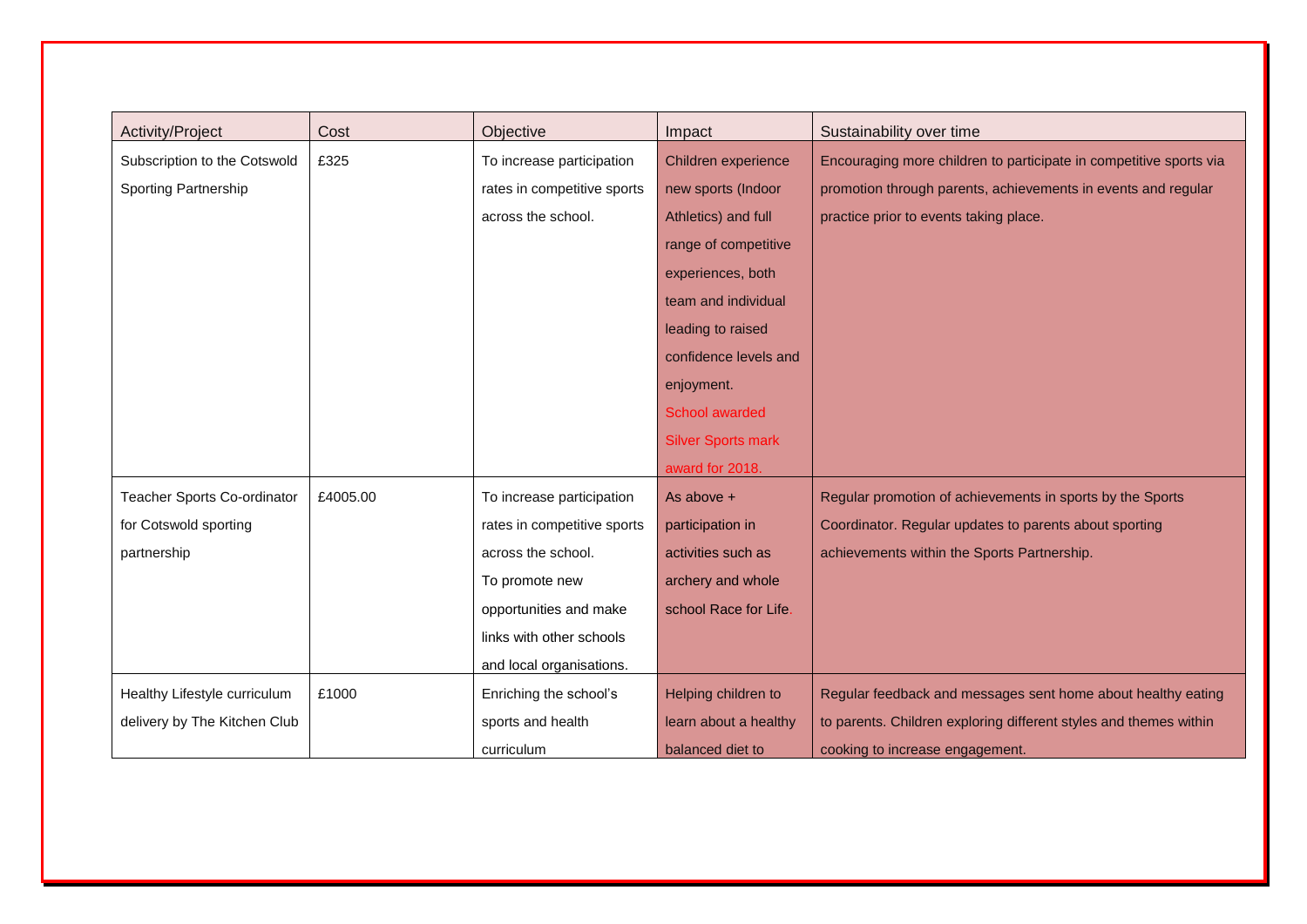|                               |          |                           | complement their        |                                                                  |
|-------------------------------|----------|---------------------------|-------------------------|------------------------------------------------------------------|
|                               |          |                           | activity levels         |                                                                  |
| Sports coaching from Up       | £7000    | Increased pupil outcomes, | Staff have improved     | Ensuring activities are changed on a regular basis so that they  |
| and under sports              |          | Improved fitness and      | confidence levels       | remain new and fresh to ensure children's engagement.            |
| Including free afterschool    |          | attainment levels.        | when teaching PE.       | Regular promotion to parents via sporting updates on the         |
| and breakfast clubs           |          | Skills and growth in      | Children experience     | Newsletter.                                                      |
|                               |          | teamwork and              | high quality PE         | Encouraging older KS2 children to lead sporting activities for   |
|                               |          | communication skills      | teaching.               | children within the school.                                      |
|                               |          |                           | Children enjoy          |                                                                  |
|                               |          |                           | activities which leads  |                                                                  |
|                               |          |                           | to improved fitness     |                                                                  |
|                               |          |                           | levels and              |                                                                  |
|                               |          |                           | concentration in the    |                                                                  |
|                               |          |                           | classroom.              |                                                                  |
|                               |          |                           | Children grow in        |                                                                  |
|                               |          |                           | confidence and are      |                                                                  |
|                               |          |                           | better able to access   |                                                                  |
|                               |          |                           | competitive sport.      |                                                                  |
|                               |          |                           |                         |                                                                  |
| Sports fitness activities and | £1500.00 | Improved fitness, skills  | Children grow in        | Ensuring regular reviews of the range of clubs on offer. Regular |
| alternative sports days.      |          | and growth in teamwork    | confidence and          | promotion to parents                                             |
| Subsidised Afterschool        |          | and communication skills. | fitness levels improve, |                                                                  |
| sports clubs ranging from     |          |                           | which leads to greater  |                                                                  |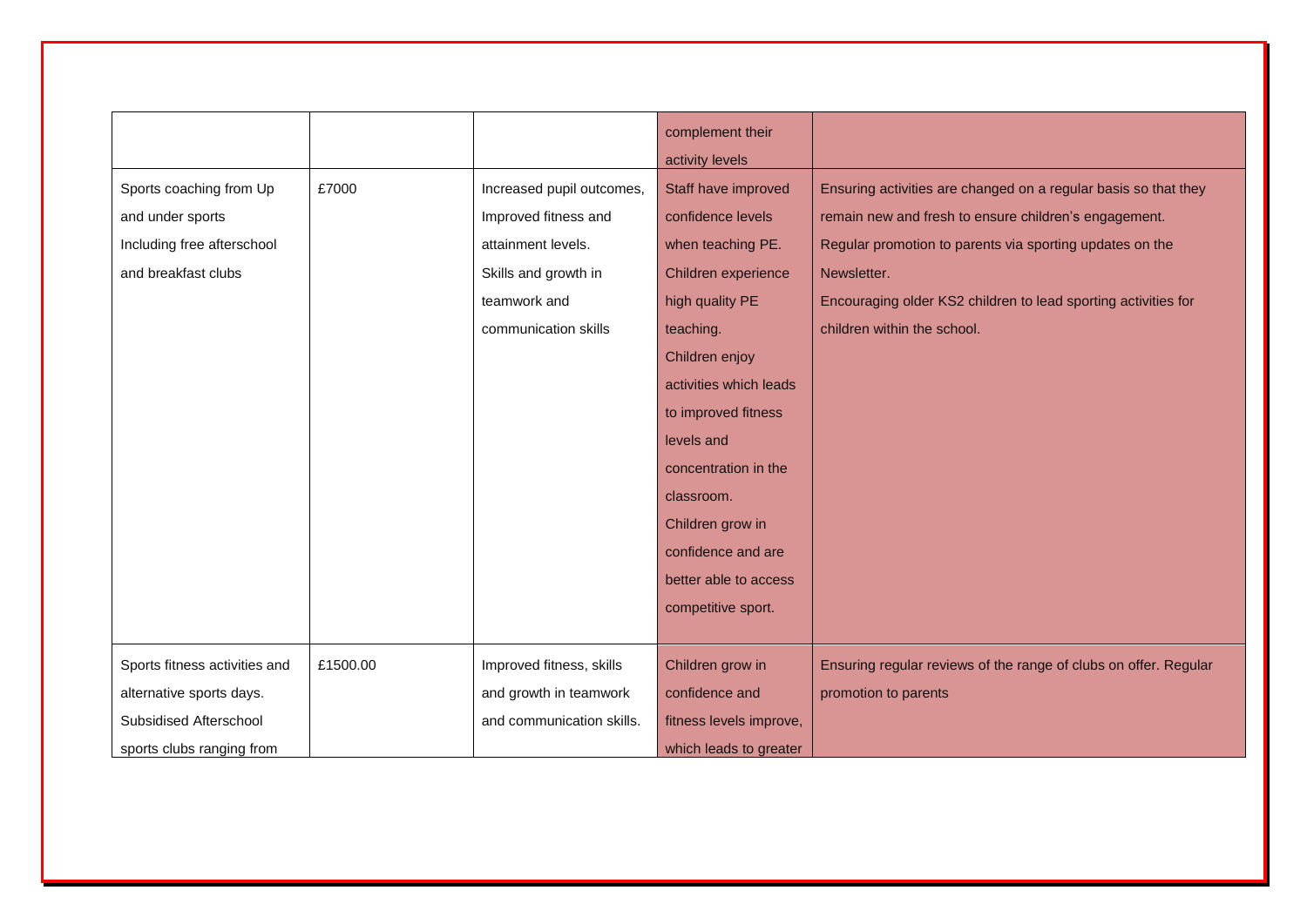| marital art, dancing and   |          | To give children an         | enjoyment of PE and     |                                                                         |
|----------------------------|----------|-----------------------------|-------------------------|-------------------------------------------------------------------------|
| cookery                    |          | opportunity to participate  | improved self-esteem.   |                                                                         |
|                            |          | in a wide range of sporting |                         |                                                                         |
|                            |          | activities, promoting self- |                         |                                                                         |
|                            |          | confidence and              |                         |                                                                         |
|                            |          | expression.                 |                         |                                                                         |
| Transportation and         | £1000.00 | Providing transportation to | Improved                | Improving links with other schools where shared transport can be        |
| transportation investment  |          | and from local events with  | opportunities to        | arranged to inter school competitions.                                  |
|                            |          | other schools. Investing in | participate in          | Increasing parental support to help with transportation to after        |
|                            |          | schools own transport in    | competitive sports      | school competitions.                                                    |
|                            |          | order to access local       | improving confidence    |                                                                         |
|                            |          | sports activities           | and social links        |                                                                         |
| Sports equipment, uniforms | £1500    | Providing access to sports  | Improved fitness        | Continue to invest in sports equipment through the school.<br>$\bullet$ |
| and activity equipment.    |          | provisions during the       | within the children.    | Continue to provide uniforms to our children which will<br>$\bullet$    |
|                            |          | winter months               | Improved indoor         | instil confidence and pride when participating                          |
|                            |          |                             | facilities will provide | competitively.                                                          |
|                            |          |                             | the children with more  |                                                                         |
|                            |          |                             | access to sports in     |                                                                         |
|                            |          |                             | the winter months       |                                                                         |
| Total                      | £16340   |                             |                         |                                                                         |